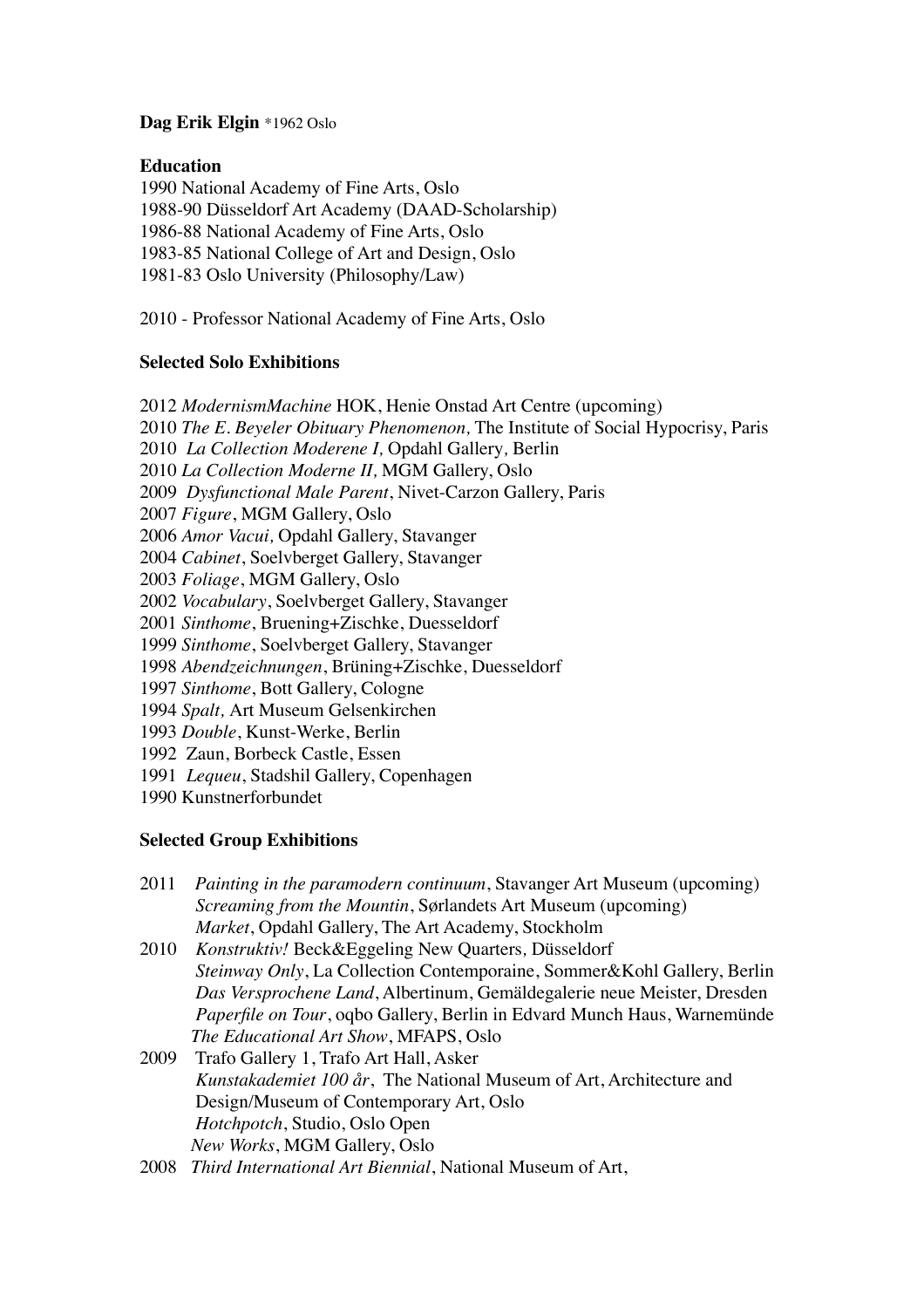Beijing, Chna *Rykk tilbake til start!, # 2,* 0047 Gallery, Oslo *Ten Raised to the Eighty-first Power*, MGM Gallery, Oslo sic! Stavanger International Collection, Rogaland Museum of Art, Stavanger *Market 2008*, Konstakademien i Stockholm, Galleri Opdahl *Afternoon of a Duesseldorf Faun I*, Galerie Andreas Brüning, Düsseldorf 2007 Transit Art Space, Stavanger *Obergeschoss dritter Finger rechts*, Ballhaus Ost, Berlin 2006 Art Chicago, Andreas Bruening Gallery, Duesseldorf 2005 Art Forum Berlin, Opdahl Gallery, Stavanger Art Chicago, Andreas Bruening Gallery, Duesseldorf 2004 *Berlin North*, The National Gallery in Hamburger Bahnhof, Berlin  *Art Chicago*, Andreas Bruening Gallery, Duesseldorf *Art Forum Berlin*, Soelvberget Gallery, Stavanger 2003 *sic! –so far,* Sic Collection, Stavanger Tromsø Art Assosciation Art Forum Berlin, Andreas Bruening Gallery, Duesseldorf *In Residence*, Nordic Embassies, Berlin 2002 *Carnegie Art Award*, Victoria Miro Gallery, London/ Kópavogur Art Museum/Art Academy, Stockholm/ Helsinki Art Hall Bomuldsfabriken Art Hall, Arendal *Painting as a Place to be*, nifca, Gaevle Art Centre *Cabinet with Outfit*, Andreas Bruening Gallery, Duesseldorf 2001 F15 Gallery, Moss *Carnegie Art Award*, ARKEN Museum for Contemporary Art, Copenhagen/ Kunstnernes Hus, Oslo *Imperfect*, Bomuldsfabriken Art Hall, Arendal/ Trondheim Art Assosciation/ 54 Gallery, Gothenburg *Lines*, Kai Hilgemann Gallery, Berlin 2000 *Illuminations*, The National Museum of Contemporary Art, Oslo *The Flux of Painting*, Sørlandets Artmuseum, Kristiansand *Imperfect*, Rogaland Art Museum, Stavanger *Project for the Autumn Exhibition*, Charlottenborg, Copenhagen 1999 Brüning+Zischke, Duesseldorf Edvard Munch-Haus, Warnemuende *..not quite minimal*, Bott Gallery, Cologne 1998 *Norwegian Profiles*, Rostock Art Hall 1997 *Birkás-Elgin-Maning*, Albertinum, Gemaeldegalerie neuer Meister, Dresden Roger Bjorkholmen Gallery, Stockholm 1996 Space for Contemporary Art, Rotor Gallery, Gothenburg *Norwegian Profiles,*Folkwang Museum/Zollverein, Essen 1995 Neher Gallery, Essen *In the League*, Heer Gallery, Oslo *Library,* Otto Plonk Gallery, Bergen 1994 *Double*, Heer Gallery, Oslo *Library*, UKS, Oslo 1992 *Makroville*, Duesseldorf Art Museum 1991 *Kunst, Europa*, Bayreuth Museum of Fine Art  *Billed-Rom*, Oslo Art Assosciation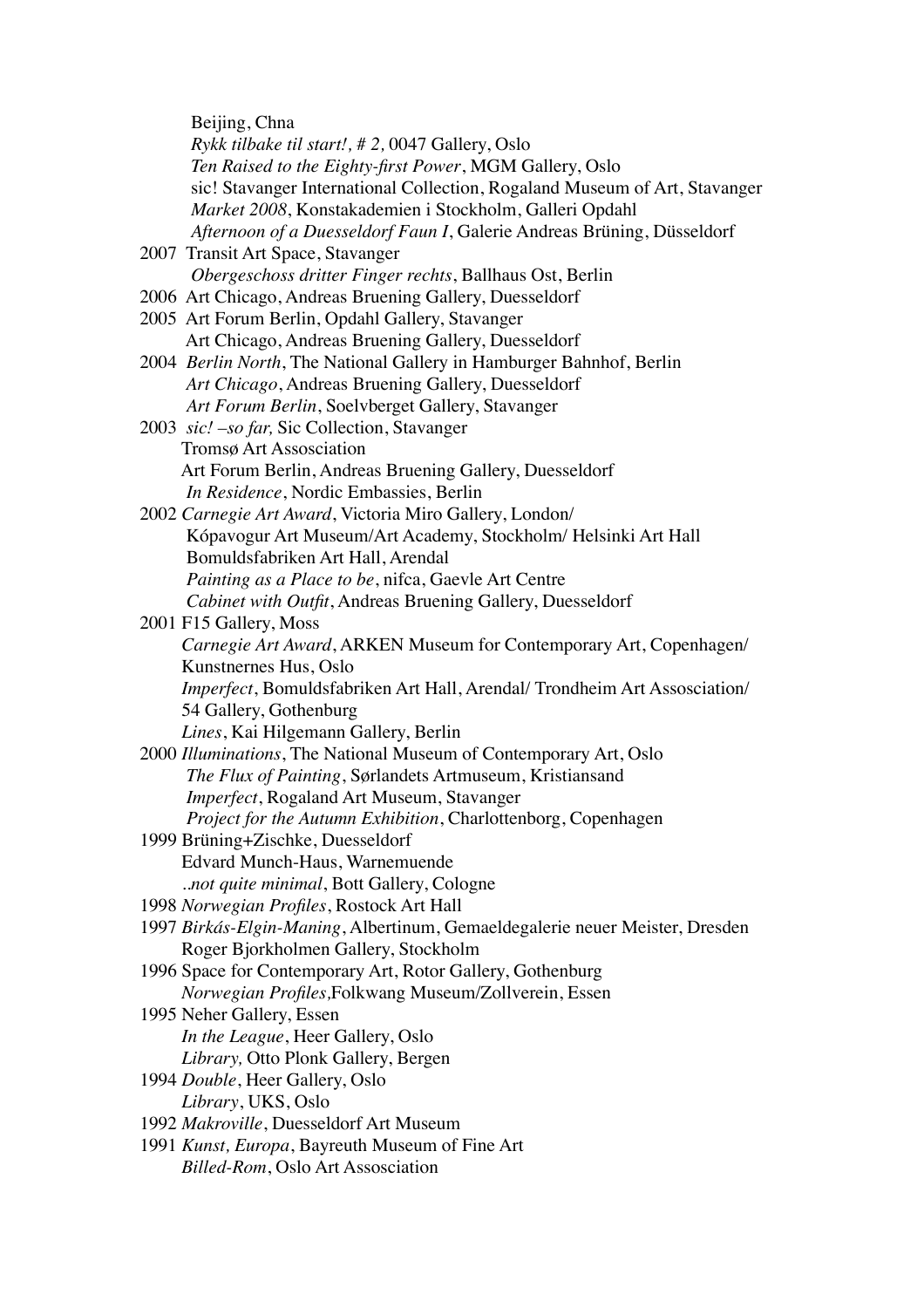1990 *Treibhaus 5*, Duesseldorf Art Museum *Status 1990*, UKS, Oslo

#### **Selected Public Comissions/ \*Art Consultant Projects**

2007 Norwegian Embassy, Copenhagen

- 2007 \*Art Consultant for NHO Confederation of Norwegian Enterprise, Oslo
- 2006 \*Art Consultant for HL- Senteret The Center for Studies of Holocaust and Religious Minorities, Villa Grande, Bygdøy
- 2005 Statoil Boardroom, Stavanger

2004 Statoil Solastrand Guest House, Stavanger

2002 \*Art Consultant for Border Veterinary Center, Oslo Central Airport,Gardermoen

2002-2004 \*Curator for the International Collection in the Norwegian Parliament 2001 Moss Public School

Page 3 CV Dag Erik Elgin

## **Public Collections**

Gemäldegalerie Neue Meister, Albertinum, Dresden The National Museum of Art, Architecture and Design, Oslo Soerlandets Art Museum, Kristiansand Nordnorsk Art Museum, Tromsoe Stavanger Art Museum, Stavanger Norwegian Arts Council, Oslo Oslo Muncipal Art Collection *sic!* Stavanger International Collection, Stavanger The Corporate Collection of the National Bank of Norway Statoil Telenor Art Collection The Norwegian Foreign Ministry Provinzial Art Collection, Hamburg Hypo Bank Art Collection, Frankfurt O.M. Ungers Collection, Cologne

## **Selected Bibliography**

(c)= Catalogue (a)= Article

Tayfun Belgin: *Art, Europe*, Neher Gallery, Essen 1991 (c) Ina Blom: "Vår evige streben etter orden", Aftenposten 20.11.1994 (a) Eugen Blume/Gabriele Knapstein/Franciska Zölyom ed. "berlin north", Nationalgalerie im Hamburger Bahnhof, 2004 (c) Trond Borgen: "Den blinde flekken", Stavanger Aftenblad, 31.10.2006 (a) Trond Borgen: "Sinthome", Stavanger Aftenblad 12.9.1999 (a)/ published Norwegian Art Yearbook 1999 (c) Trond Borgen: "Et billedsug", Stavanger Aftenblad 10.11 2002 (a) Jan Brockmann: "The Blind Centre", Royal Carribean Arts Grant 2008 (k)